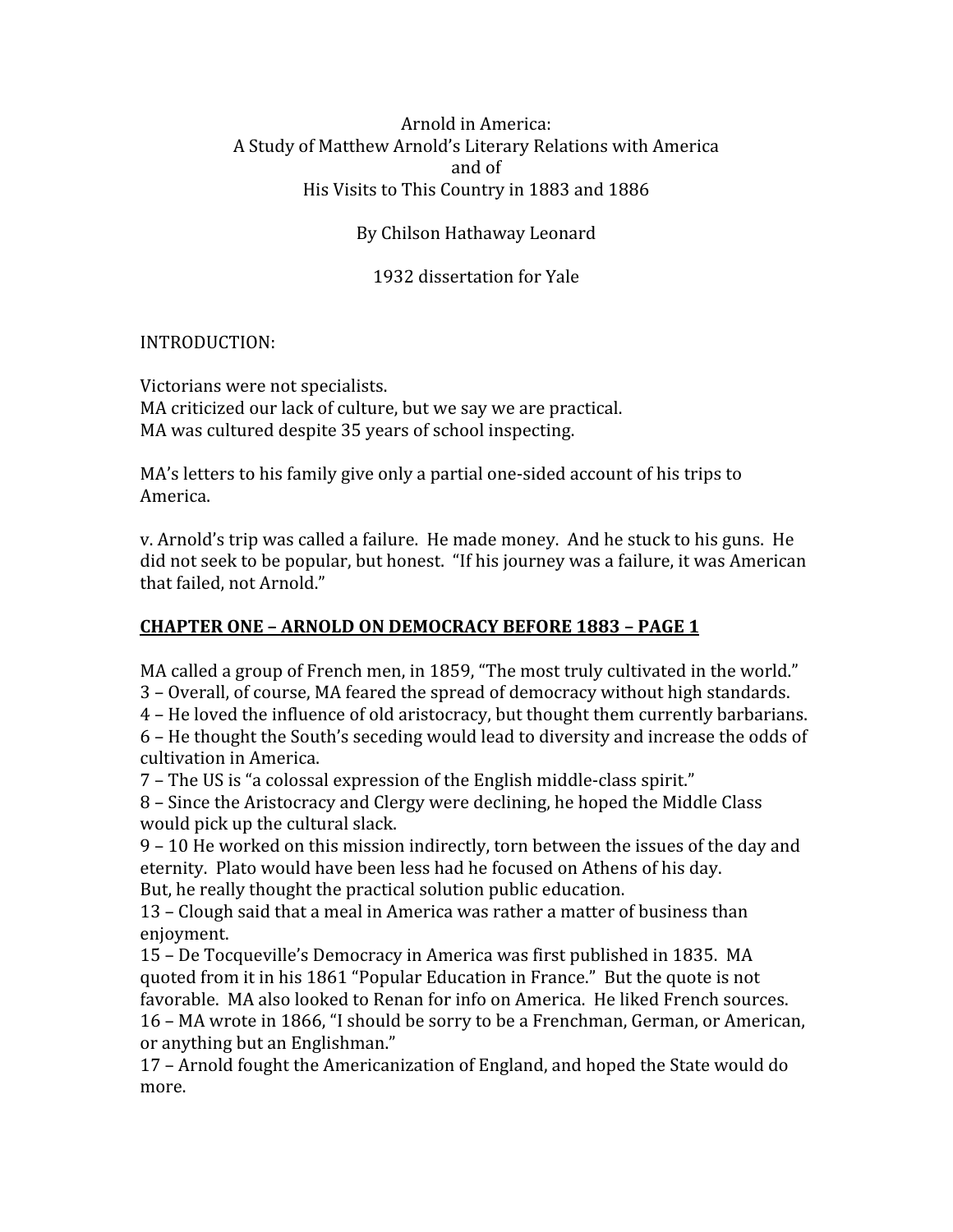# **CHAPTER
TWO
–
LITERARY
AND
PERSONAL
RELATIONS
WITH
AMERICA BEFORE
1883
–
PAGE
18**

19
–
Emerson
may
be
the
first
literary
American
MA
met;
they
met
in
1848. ‐25
–
MA's
poems
were
little
noticed
in
the
US
for
at
least
6
years.

Clough
reviewed them
poorly
from
America.

And,
a
review
of
his
education
writing
was
positive,
due to research, but did not think the "gratuitous sneers" at America worthy of the volume
(having
no
research
behind
them).

27
–
By
the
mid
–
1860s
though
his
literary
reputation
in
America
was
established. 28
–
Henry
James
wrote
favorably
of
MA's
Essays
in
Criticism.

33
–
On
Whitman,
someone
said
his
merit
was
not
being
like
anyone
else.

MA replies, "to me this seems to be his demirit; no one can afford in literature to trade merely on his own bottom and to take no account of what the other ages and nations have acquired: a great original literature American will never get in this way." The US
has
to
join
the
European
current
to
be
great.

36
–
Emerson
and
Whitman
wrote
negative
things
about
MA's
thought
and
poetry. 37
–
Only
Henry
James
liked
him
in
America.

And
HJ
was
only
accidentally American
and
temperamentally
European.

38
–
MA
was
not
popular
in
the
1860s
in
US.

One
of
MA's
distinguishing
traits
is
his going
from
a
particular
situation
to
generalizations.

He
did
this
with
meetings
of individual
Americans.

39
–
Again,
MA
got
no
royalties
from
his
American
publications
due
to
a
lack
of copyright
laws.

40
–
MA
met
Henry
James'
Daisy
Miller.

43
–
James
on
meeting
MA
in
Italy.

44
–
Switch
to
discussing
MA's
US
reception
in
the
1870s.

Culture
and
anarchy
was
published
in
1869.

It
has
many
sharp
references
to America.

But
it
was
not
reprinted
or
reviewed
in
the
US.

45
‐
Literature
and
Dogma
(1873)
took
was
more
timely
and
got
reprinted
and reviewed. It says practically nothing about America. America loved it.

47
–
MA
acknowledged
that
the
US's
preference
for
business
to
learning
came
from England.

48
–
MA
graciously
turned
down
an
offer
to
teach
at
Johns
Hopkins.

He
couldn't
get away
from
family
obligations.

49
–
In
1878
MA's
poems
were
reviewed
favorably
in
the
New
York
Times.

50
–
In
1879
we
get
"Mixed
Essays."

It
was
reprinted
in
America.

One
review
liked his
condemnation
of
Puritans.

51
–
The
Atlantic
Monthly
admitted
that,
"our
whole
nation
is
one
enormous
middle class."

52
–
She
said
one
sign
though
of
America's
redemption
was
its
buying
of
MA's poems.

53
–
In
1882
MA
wrote
"A
Word
about
America."

In
it
he
referred
to
American reviews of his work. In it he reprinted the Nation's odd assertion that in America only
one
man
in
100,000
changes
his
shirt
more
than
once
a
week
or
uses
a
fork. This
did
not
endear
him
to
America.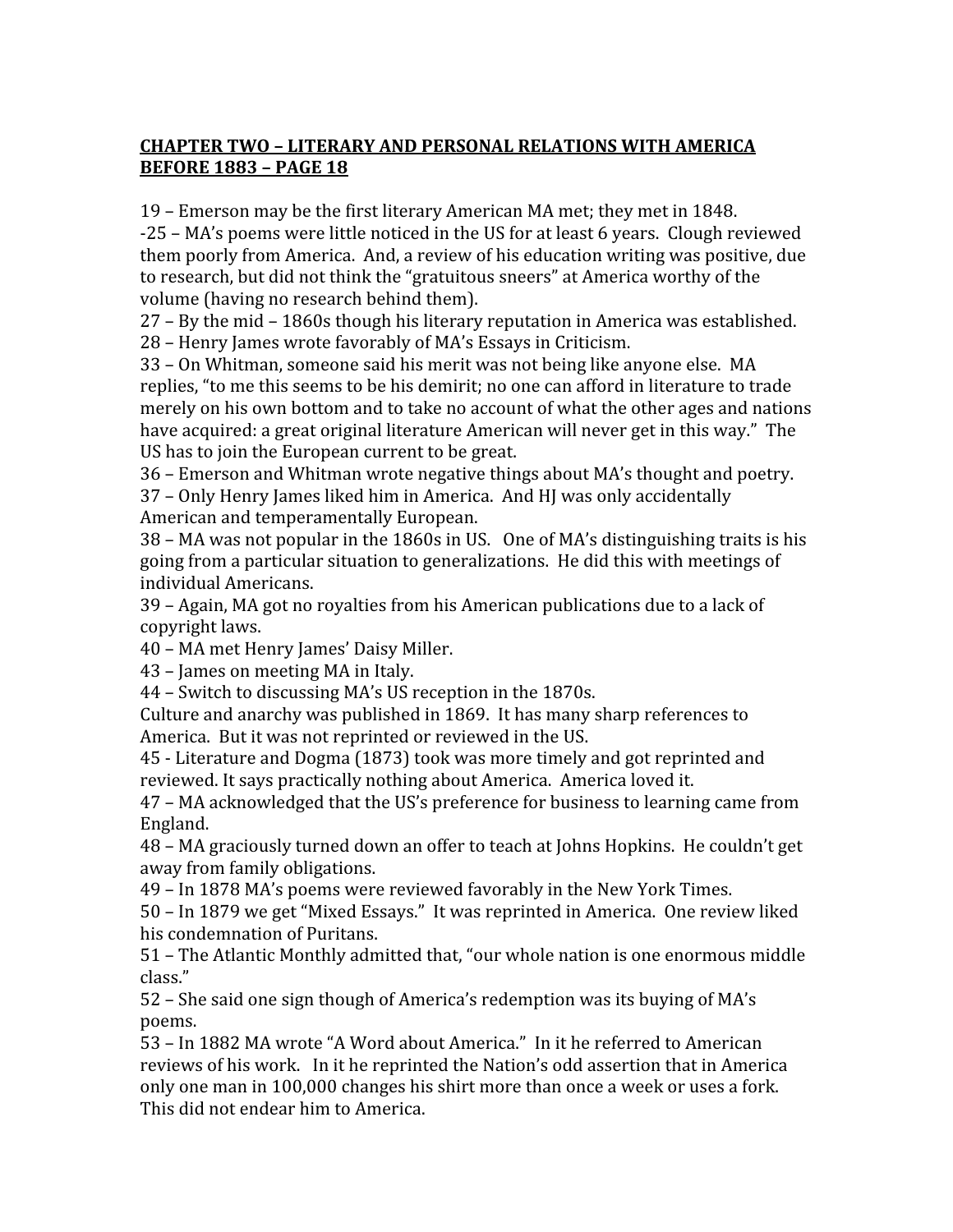55
–
This
might
not
have
endeared
him
to
the
US.

But,
he
had
been
printed
without compensation
for
years
and
needed
money.
His
fame
could
be
traded
in
on.

56
–
MA
is
ready
for
his
"Invasion
of
America."

57
–
MA
thought
traveling
with
wife
and
daughter
expensive,
but
Flu
wouldn't
let him go alone and the daughter could take care of Flu.

57
–
There
was
irony
in
that
this
critic
of
America's
focus
on
business
was
going
to the
US
to
make
money.

61
–
MA
was
as
sharp
against
other
nations
as
he
was
of
his
own.

But,
Americans did not know this. They only knew that a critic was coming.

# **CHAPTER
THREE
–
FIRST
IMPRESSIONS
OF
AMERICA
–
PAGE
62**

62
–
The
London
Times
sent
MA
off
as
very
famous
in
America
and
certain
he'd
tell them what he thought and not what they wanted to hear.

64
–
The
author
is
aware
that
only
giving
itineraries
and
such
of
MA's
trip
may
seem like gossip. But, MA is so significant, that his gossip is significant.

65
–
But
first
an
overview:
He
landed
in
New
York
on
October
22nd
of
1883.

He
first lectured
in
New
York,
with
Numbers,
on
the
30th.

In
November
and
December,
he
lectured
in
New
England.

For
Christmas
he
went
to
Philadelphia.

66
–
In
January
1884
he
went
to
the
Midwest
–
Milwaukee,
Chicago,
and
St.
Louis. He
returned
through
Canada.

He sailed back to England on March 8<sup>th</sup>, 1884.

The
times
were
prosperous
after
the
great
depression
of
the
1870s.

The
Metropolitan
Opera
was
set
for
opening
of
the
day
MA
arrived.

Carnegie
took MA there on his first night, to the opening, to see Gounod's Faust.

67
–
Journalists
interviewed
him
upon
his
arrival
and
the
articles
were
similar
and appeared
on
the
23rd
of
October.

68
–
Called
typical,
his
first
interview
is
cautious.

He
says
he
cannot
comment
on American
institutions
as
he
has
no
information.

He
is
not
sure
that
he'll
really
get
to know
America
in
the
short
time
he
has.

He says a book on Asia is not good, it is like "the character of Christ written by a Jew. One prefers to go to more authentic sources."

69
–
70
–
The
author
quotes
a
New
Orleans
journalist
who
has
a
very
overly sensitive response to MA's largely innocuous first remarks in America. He vitriolic hatred was typical. One called him a "sort of philosophical hermaphrodite, yet lacking in the grace of the androgyne."

71
–
Many
had
heard
of
him,
but
few
read
his
works.

So
reputation,
not
reality, colored
reactions.

72
–
It
became
unpopular
to
like
him.

73
–
His
speech
at
Haverford
College
was
cancelled
due
to
religious
objections.

This made
MA
popular
with
students.

74
–
The
Spectator,
of
England,
liked
Emerson's
faith
in
democracy
in
contrast
to MA's hate of the multitudes and all of the tendencies of his time.

77
–
Hated
or
loved,
MA
was
written
about
with
"blaring
publicity."

Here we get a description of Carnegie's Oct 30<sup>th</sup> reception for MA in the Windsor on 14th
street.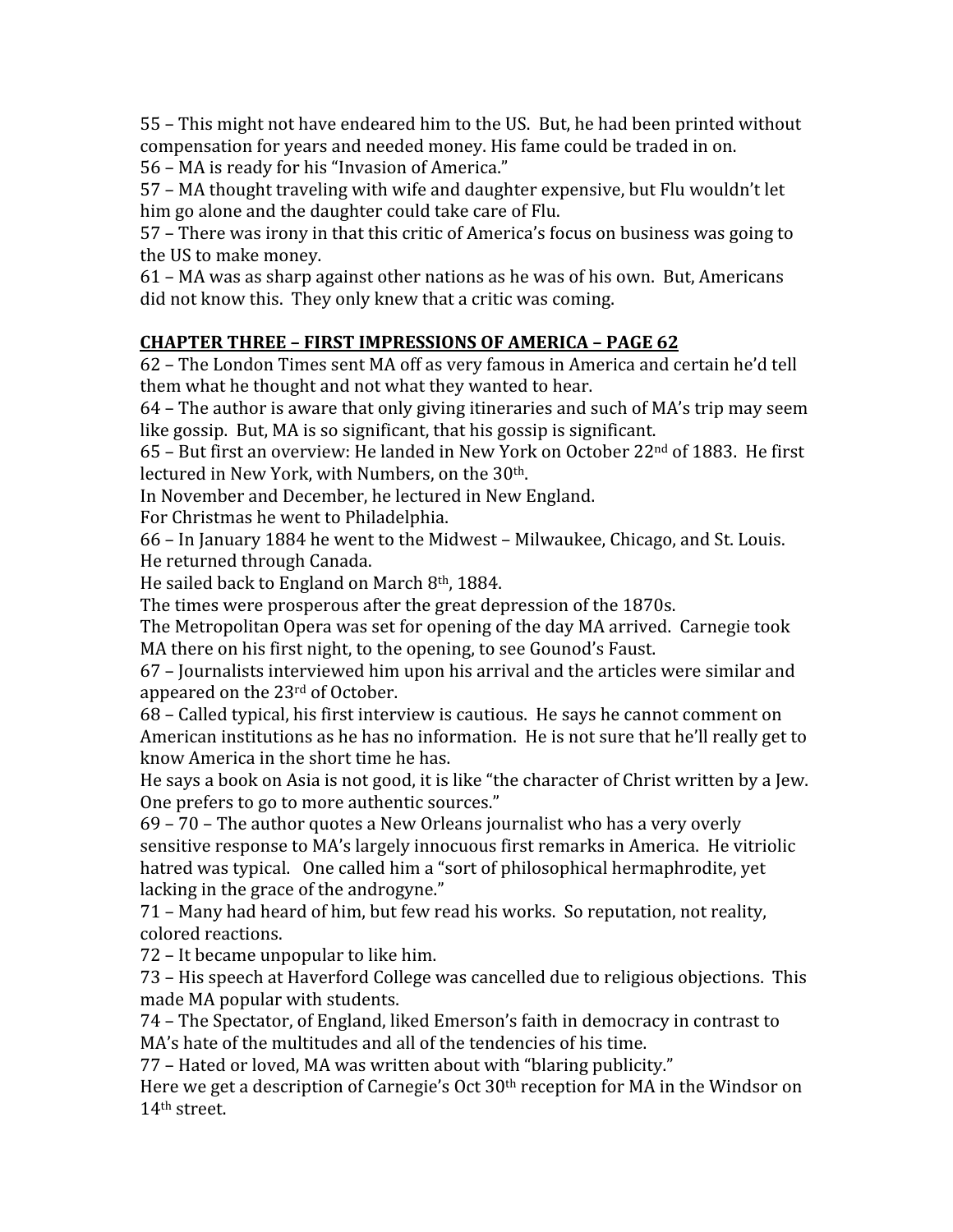78
–
His
reception
was
a
high
social
event.

79
–
Henry
Ward
Beecher
read
MA's
work
several
times
over
and
said
MA's personal
criticism
improved
him.

80 – Great description of MA as husky, healthy and deep voiced. "like a sailor's."

81 – Another said he spoke as an educated "brick-layer."

82
–
He
apparently
desires
to
make
himself
agreeable,
and
treats
everyone
with
an indiscriminate and rather undignified friendliness. The queerest man in the world for
a
critic
of
manners
and
customs."

MA had never been popular. So it was weird for him to find himself the center of so much
attention.

MA wrote that the "dislike of a crowd is gone out of the American entirely."

83 – Americans, MA wrote, "seem to desire constant publicity and to be on the go all day
long.

Very
fatiguing."

83 – 84 – Carnegie writes at length on Arnold's visit in his autobiography. He seems to
highlight
MA's
skill
at
listening.

86
–
Henry
Beecher
ran
for
mayor
against
Seth
Low.

2,000
came
to
see
MA
and
there
were
scalpers.
He
gave
the
"remnants"
speech.

This though
many
other
events
were
happening
that
night.

93 – The first lecture was not a success. The author suggests people came to see MA out of gratitude for his un-copyrighted, unremunerated writing. But, hearing one read
an
essay
is
not
as
good
as
reading
it
yourself.

94 – After a few days in NYC, on Nov. 5<sup>th</sup>, he moved on to Boston.

# **CHAPTER
FOUR
–
THE
INVASION
OF
NEW
ENGLAND

PAGE
95**

95
–
Boston's
dominance
of
America's
literary
life
was
unquestioned
in
1883.
It
had 375,000
in
population
and
felt
close
to
Harvard.

So
MA
gave
them
his
lecture
on Emerson.

96
–
Many
other
literary
events
were
happening
that
evening.

MA's
was
possibly not
the
greatest
literary
event
of
the
season.
Here
he
first
dined
with
Oliver
Wendell Holmes.

97
–
Against
his
wishes,
newspapers
printed
the
gist
/
contents
of
MA's
speeches before
he
delivered
them.

Boston
papers
already
commented
on
the
remnants speech being "in direct opposition to the American ideal."

98
–
The
dignified
audience
burst
out
into
applause
several
times
during
his
speech. 100
–
The
Boston
papers
disliked,
though,
his
lack
of
faith
in
democracy.

101 The Punch poem on MA. The author apologizes for including so many articles. But, says the attitude towards "the funny man" in America is important in MA's analysis
of
American
newspapers.

After this first lecture in Boston, MA took to lecturing 5 or 6 times a week.

102
–
MA
debuted
his
revised
Literature
and
Science
lecture.

It
has
his
"hairy quadruped
probably
arboreal
in
habits."

103‐
Talks
of
his
father's
lingering
memory
in
the
US.

104
–
MA
meets
an
Indian.

105
–
MA
liked
the
nature,
but
tired
of
one‐night‐stands.

He
was
very
popular
with undergraduates. Harvard students organized his reading there. But, money was not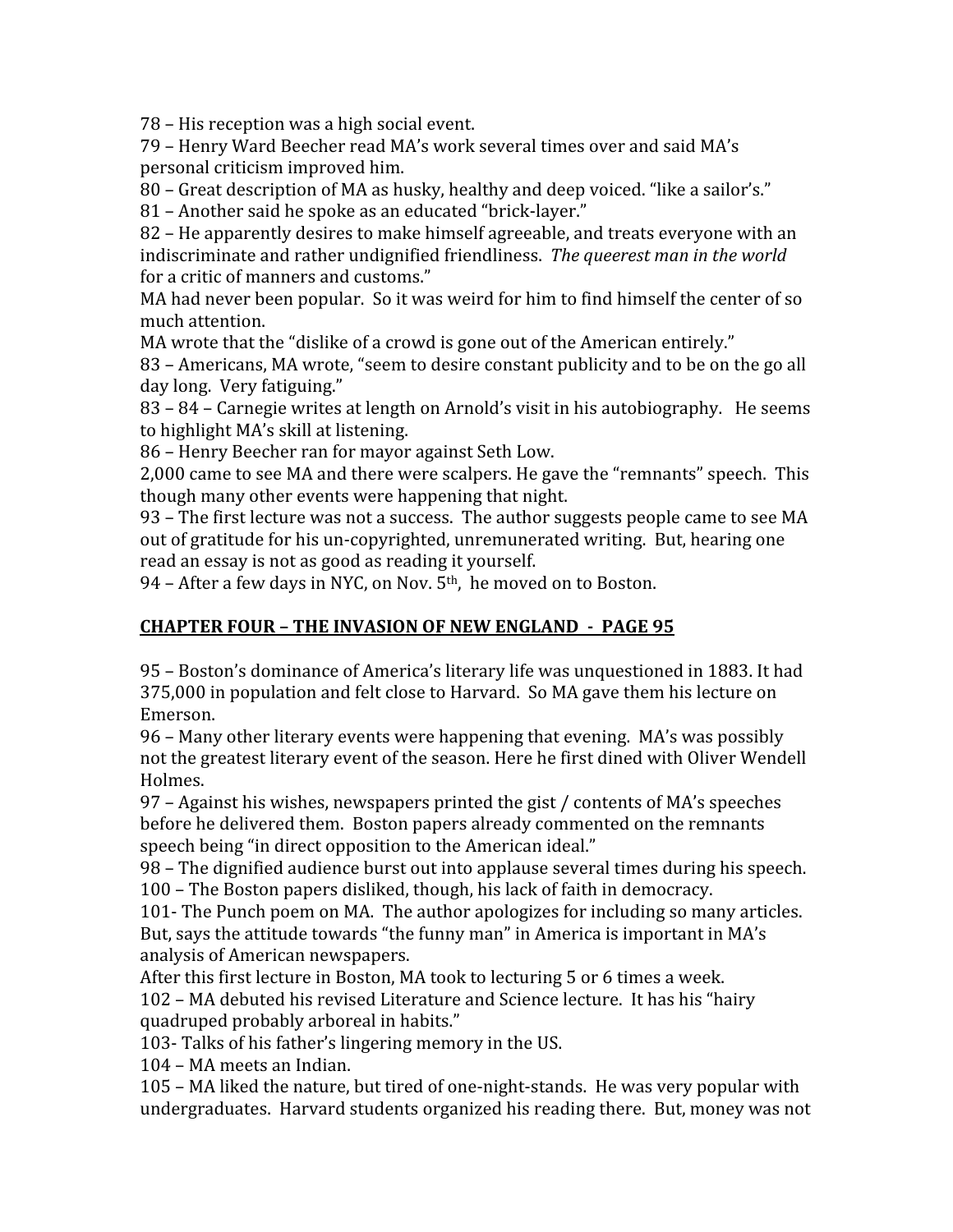to be made in the charter. So he read his poems and offered to return money to any who
wished.

106
‐
He
read
poorly.

And,
he
read
an
elegy
on
geist
and
one
on
a
canary.

107
–
He
sat
on
Harvard
President
Elliot's
house
and
held
his
head
in
his
hands
due to
depression
over
not
making
himself
heard.

Eliot
had
him
get
in
touch
with Churchill
for
elocution
training.

108
–
These
lessons
helped
enormously,
the
author,
CL,
says.

Nov
13th,
1883,
MA
meets
P.T.
Barnum.

109
–
Here,
coincidentally??,
we
learn
of
MA's
phrase
launching
with
the
term "remnants."

112‐
Meeting
Mark
Twain.

Twain
was
very
entertaining
that
evening.

113
–
MA's
"Is
he
never
serious?"
line.

114
–
He
liked
the
Clark's
easy
manner
and
commented,
later,
favorably,
on
the
lack of
class
and
lack
of
animosity
towards
the
rich
in
America.

115
–
Walt
Whitman
published
an
article
saying
that
visitors
that
tour
with
the
rich and
high
up
have
not
seen
America.

119
–
Commentary
on
the
movement
of
MA's
head.

Lectures ranged from 50 cents to 5 dollars for 3. Usually they were a dollar.

120
–
Nov
19th,
1883,
MA
goes
to
Brooklyn
where
he
spoke
to
3,000!
Mayor
Low was
there
and
they
applauded
him
at
the
end.

Nov 20<sup>th</sup>, he is still working on the Emerson lecture. CL thinks it one of his best essays.

122
–
A
description
of
the
difficulties
of
travel.

123
–
In
Princeton
students
organized
his
unscheduled
lecture.

Again
students
were interested
in
him.

Perhaps
due
to
his
religious
doubts,
which
he
grasped
earlier than
other
Victorians.

Also
his
poems
expressed
doubt
and
uncertainties
of
youth. And,
he
was
interested
in
the
future.

124
‐They
also
liked
his
urbane
defense
of
the
classics
in
the
face
of
the
rise
of science.

Here
again,
authorities
ignored
MA
and
the
youth
took
to
him.

MA was bored by literature and science but repeated it due to a craze for hearing it. 126
–
At
Yale
he
said
the
future
of
the
nation
depended
on
the
standards
set
by
such

universities as Yale. The Yale News ran no account of the speech, but did two editorials
on
football.

New
York
took
offense
that
his
literary
lectures
were
only
given
in
New
England.

127
–
In
Newport
they
ran
an
article
called,
the
defects
of
MA.

129
–
MA
read
and
commented
on
his
poems
and
particular
lines.

132
–
Katherine
Lee
Bates,
who
wrote
America
the
Beautiful"
wrote
a
poem
on
MA. She
wondered
why
he
didn't
talk
of
religious
matters
as
he
had
with
Literature
and Dogma.

134
–
CL
promises
now
to
be
less
moment
to
moment
and
more
about
the interaction
of
ideas!

137
–
He
is
still,
though,
listing
every
dinner
and
date.

138 – MA taken around to schools. He shook hands with all the teachers. He "takes" your
arm
or
puts
his
hand
on
your
shoulder.."

139
–
The
papers
victimized
him
with
apocryphal
stories.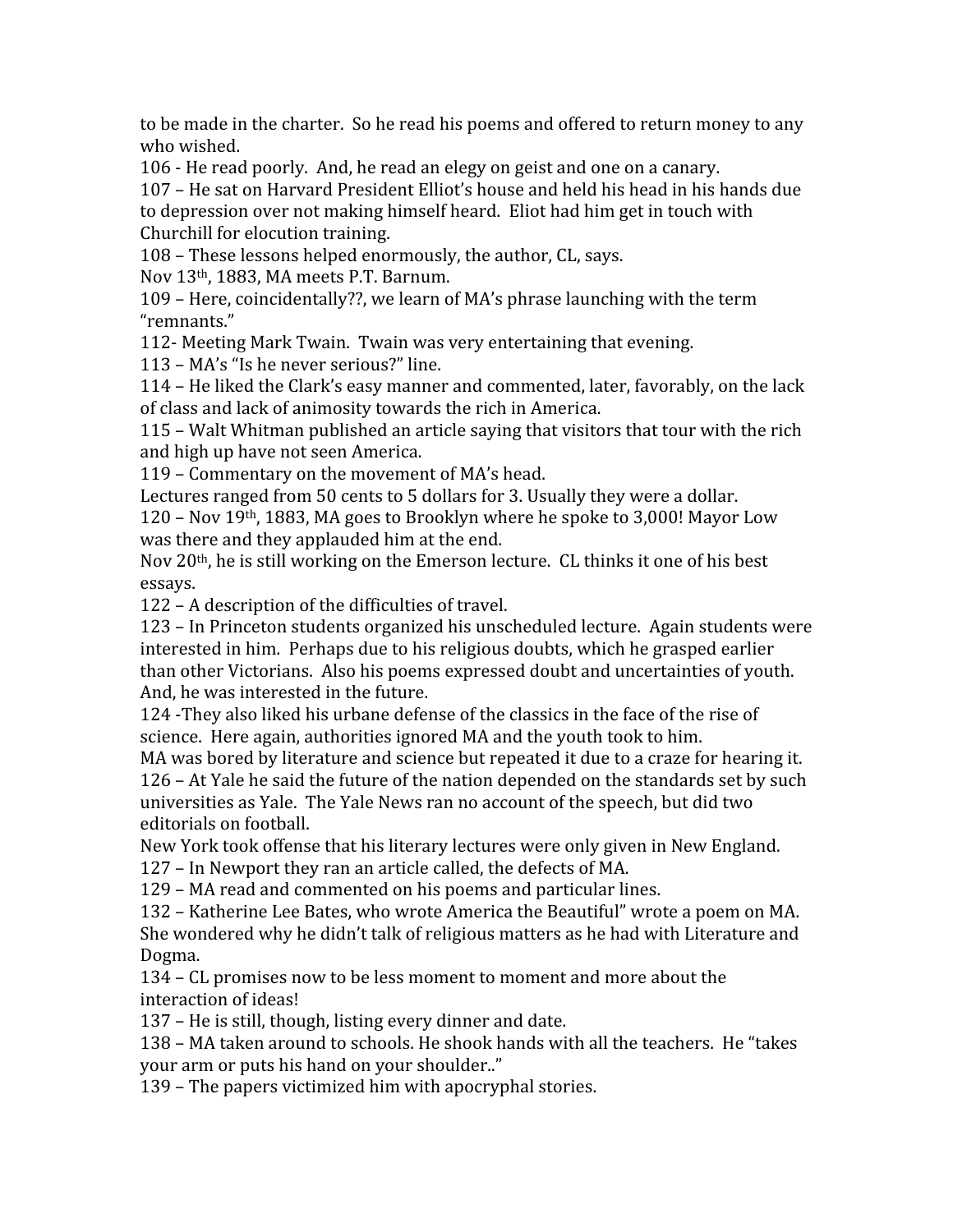142
–
Apparently
MA's
handwriting
was
hard
to
read.

Here
revisions
in
the Emerson
lecture
are
detailed.

- 145
–
Boston
folk
were
often
initially
generous
in
MA's
criticism
of
Emerson.
- 146
–
Later
they
accentuated
umbrage.

148
–
The
content
of
Emerson
is
esteemed
above
his
style.

This
means
he
is
like Marcus
Aurelius
and
St.
Paul.

154
–
Mrs.
Arnold
editing
MA's
letters
to
remove
offense.

- 158
–
The
praise
in
Boston
converted
Flu
and
Lucy
to
Emerson.
- 159
–
Controversy
over
food.

164
–
Final
criticisms
of
MA
in
New
England.

### **CHAPTER
FIVE
–
WASHINGTON
/
PHILADELPHIA
/
JERSEY
CITY
–
PAGE
165**

165
‐
New
Yorkers
were
rather
amused
at
Arnold's
boldness
in
speaking
of
Emerson in
Boston
as
severely
as
he
did.

166 – Dec 17th on to DC.

Some politicians used MA, some were wonderful. He wrote of the latter in A word More
about
America
(written
after
his
return
to
England).

167 –
He
1st
delivered
Literature
and
Science.

The
politician
then
asked
scientists and
politicians
to
debate
him.

Politicians
got
up
and
praised
him.

Then Frederick Douglas moved to end it all with a round of applause.

168
–
This
was
seen
to
be
very
rude –
but
politicians
often
grand
stand.

169
–
He
dined
with
Henry
Adams
and
George
Bancroft.

170 – In Virginia not many came to see him as "Jersey Lily" Langtry was also on that night.

MA felt more at home in the South than the North.

171
–
They
retained
English
manners.

And,
his
sympathies
had
been
with
the
South during the Civil War. But he thought the topic "a bore" as War is seldom fruitful or important."

173
–
He
gave
a
lecture
in
an
unheated
hall
and
caught
a
cold,
while
in
competition with
Mrs.
Langtry.

176
–
MA
said
he'd
like
to
meet
farmers
to
find
cultivation.

The
Times
laughed
at the
idea
of
a
farmer
reading
Greek.

178
–
MA
graciously
accepted
a
compliment.

But
it
might
have
been
cooked
up.

179
–
Emma
Lazarus
wrote
a
poem
about
him.
She
said
he
wasn't
a
poet.

181
‐

In
leaving
the
South
on
of
the
most
pleasant
parts
of
the
trip
ended. Nice statement on the needs of a civilization.

182
–
America
is
not
interesting
because
it
lacks
culture
and
beauty.

A
December
29th,
New
Jersey
aesthetic
society
meeting
showed
that
America
lacked distinction
and
beauty.

He
followed
a
piano
rendition
of
Old
Black
Joe
and
God
Save the
King.

After
him
the
Star
Spangled
Banner,
then
another
song
and
another
little song.

188
–
A
description
of
MA.

189
–
Two
more
reviewers
disappointed,
in
Brooklyn.

191
–
MA
will
not
take
the
honorary
degree
without
an
honorarium.

192
–
But
this
story
is
false.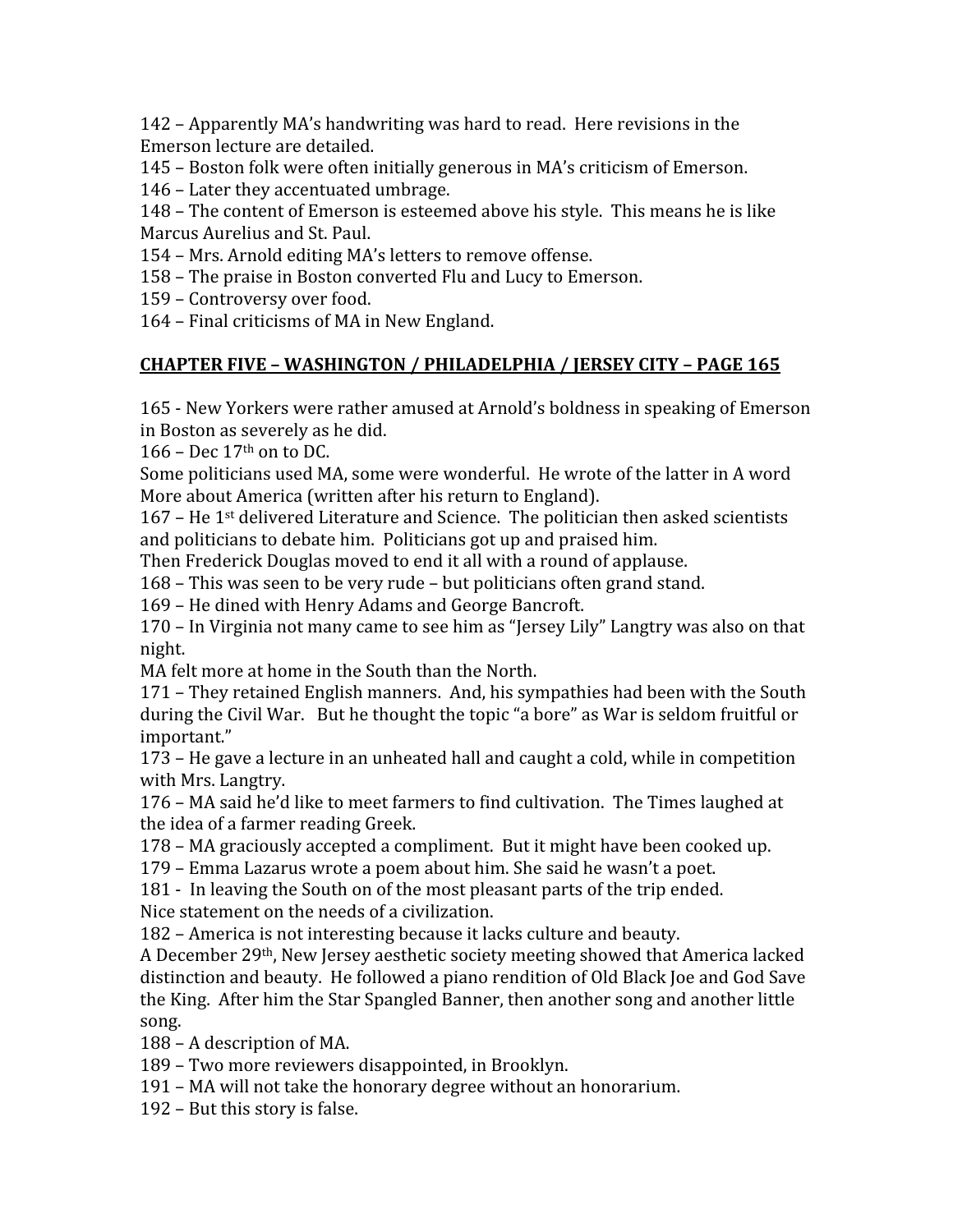193
–
Complains
of
his
agent.

194
–
Compared
to
Oscar
Wilde.
And
many
people
disliked
the
agent.

195
–
But
the
honorarium
story
may
reflect
Americans
irritation
with
his
need
to make
money
and
mannerisms.

A paper noted that the talk should have been called Literature OR science, as he doesn't
argue
for
both.

196 – "Socially he charmed us all, he chatted with everyone, he smiled on all."

197
–
A
poor
review.

The
eyeglass
was
commented
on.

199
–
Everyone
was
captivated
by
his
personality.

MA
dissed
Cornell
and
they
did not
invite
him
to
lecture
there.

200
–
Cayuga
Lake
rolling
blue
and
free
before
me."

IN
THE
BOOK

203
–
Summary
of
Americans
antagonism
and
empathy
with
him.

#### CHAPTER SIX - THE MIDDLE WEST / CANADA / AND THE RETURN TO **ENGLAND
–
PAGE
204**

204
–
MA
wrote
fewer
letters
on
this
leg
of
the
tour,
so
CL
has
to
rely
more
on newspaper
reports.

205
–
Also
with
fewer
notables
in
the
Midwest,
we
have
fewer
biographies
and archives
to
rely
on.

205
–
ARNOLD
in
Cleveland!

He
gave
the
numbers
speech.

Someone
bought
the tickets
to
make
the
show
popular.

206
–
Went
to
Oberlin
College
in
Oberlin
OHIO.

Make
OBERLIN
the
town
in
which the
Church
scene
happens
IN
THE
BOOK.

207
–
Compared
with
Wilde
again.

Oberlin
paper
says
religious
folks
may
well doubt
his
orthodoxy.

209‐
CL
calls
a
Detroit
review
'Philistine,'
(and
it
does
denounce
intellectualism
for earning
bread).

Ann
Arbor
to
Chicago.

214
–
In
Chicago,
again,
at
a
reception,
American
songs
are
sung.

215
–
Also
in
Chicago,
poor
child
read
his
poems
to
him.

He
sent
her
a
gilded
edition a
year
later.

In Milwaukee he lectured in a Unitarian church and stayed with a Unitarian minister,
Mr.
Gordon.
Gordon
had
men
him
in
England,
moved
to
Milwaukee,
and started
the
church.

In
Michigan,
"The
water
is
alive,
and
moving
right
up
to
the shore;
ducks,
which
came
down
from
the
.
.
.
there
came
a
long
narrow
pack
of floating ice, washed from shallow creeks along the shore; beyond that the width of waters,
as
blue
as
I
ever
saw
in
the
Mediterranean."

 $217$  – Jan  $25<sup>th</sup>$ , 1884, Madison, Wisconsin and meeting an old friend from England. 219
–
Galesburg,
Illinois.

Whereas
Americans
read
newspapers
on
the
train,
the English
read
books.

221
–
Happy
to
see
the
Mississippi
and
Missouri
rivers
meet
in
St.
Louis.

222
–
Describes
American
newspapers,
"They
are
given
over
to
what
Americans
call news,
which
is
of
a
highly
sensational
character."

"I
suppose
it
is
the
demand
of
the population
that
gives
the
character
to
the
newspapers."

"The
newspapers
are written for the world of consumers whose taste needs improvement rather than an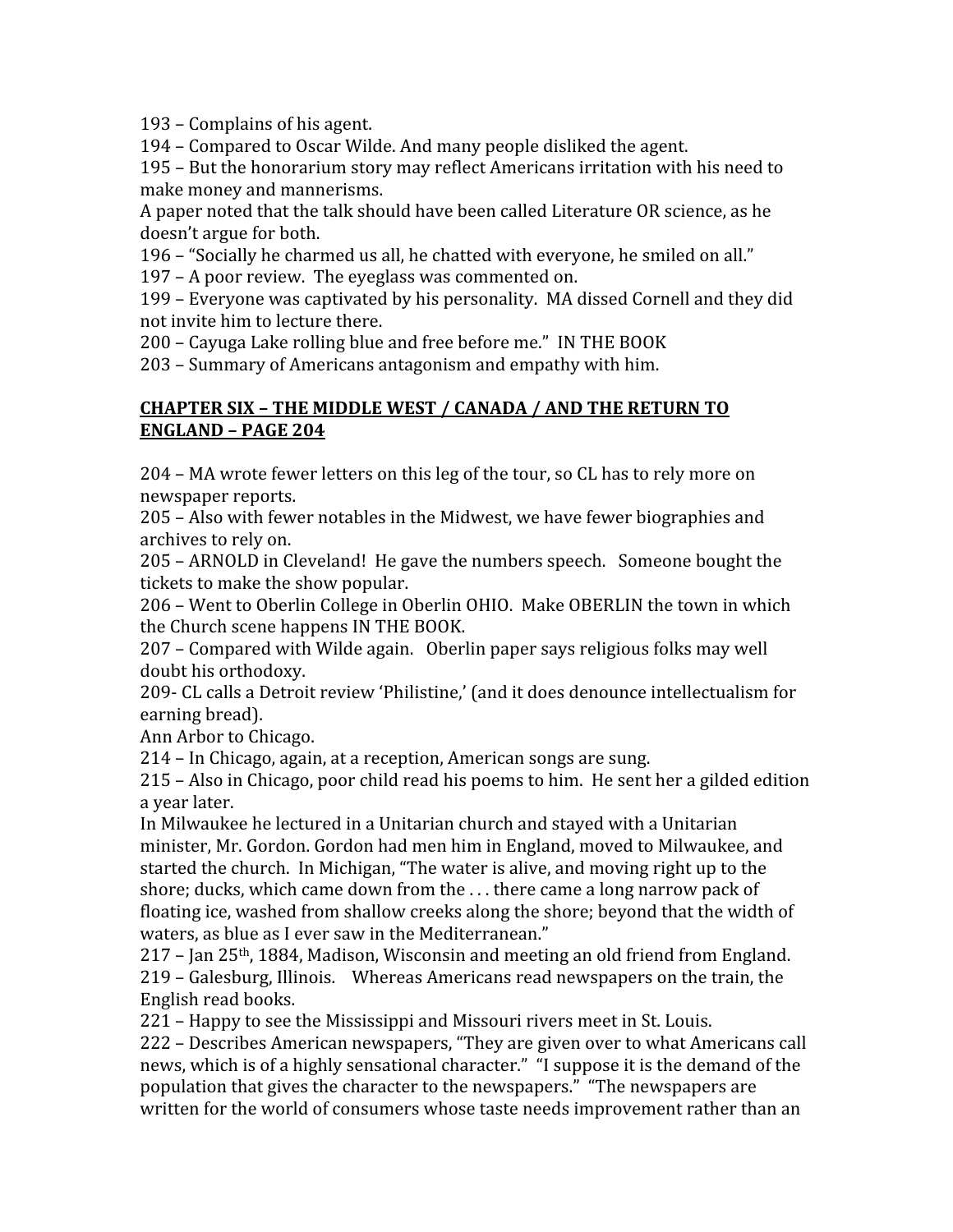increase of ability in management." He liked the management and the ability to gather
so
many
current
stories,
but
not
the
content.

223
–
In
Indianapolis,
Reverend
Myron
Reed,
defender
of
Literature
and
Dogma hosted.

He
lectured
at
Plymouth
Church.

224
–
Flood
feared
in
Louisville.

225
–
Cincinnati

226
–
A
reviewer
says
MAs
thought
and
Plato
and
Isaiah
prove
that
the
remnant can't
save
America.

227
–
CL
argues
for
MA
that
the
remnant
did
save
Greece
and
Greek
thought
and
the Isaiah the Jews for the long run. He writes, "to dismiss contemptuously the wisre minority is to be satisfied with exactly those standards of Philistinism of which Arnold
was
continually
warning
us."

229
–
230
–
Arnold
is
beset
by
bands
and
distractions
and
remained
composed.

The article
says,
"Hail
to
Arnold
the
ruler
of
his
own
spirit."

Outside
of
Oberlin,
the
Midwest
produced
small
unappreciative
audiences.

232
–
CL
calls
Canada
an
"aristocratic
old‐world
civilization"
and
an
"English society."

There
were
also
French
regions
he
traveled
in.

Did
MA
change
his
message for
the
two
groups?

236
–
No!

He
gave
the
same
lecture
to
both
groups,
showing
CL
that
he
was
not
a panderer.

237
–
MA
preferred
Quebec
to
America.

238
–
He
liked
that
Quebec
had
two
populations
living
peacefully
side
by
side.

In
the US the faults of a single people were single nation, nay, perhaps of a single class. England
avoided
this
via
contact
with
Europe.

238
–
He
said
Roman
Catholic
education
was
great,
but
could
not
stand.

It
would
be best if it were blended with the Protestant system. He then spoke of the narrowmindedness
of
the
Roman
Catholics.

And,
said
that
Canada
wouldn't
prosper
until the
Church
of
Rome
got
more
liberal.

239
–
The
MC
walked
out
and
MA
continued
saying
he
loved
the
liberal
movement in Protestantism in the US and hoped it would extend to the Church.

240
–
If
this
were
to
happen,
it
would
come
via
literature.

He
expressed
happiness at
the
large
book
stores
in
the
US.

He
was
not
trying
to
be
popular.

243 – The farewell speech at the "authors' club." He was asked what he thought of America.

The
four
months
of
grueling
lecturing,
unappreciative
audiences,
were encapsulated.

244
–
MA's
speech
on
America.

He
said
he
owed
everything
to
the
literary
class
–
to the
class
of
writers.

The
public
hasn't
comprehended
what
he
has
said
and
those who did, didn't like the contents. He said without the literary people he would not have been noticed in the US. And, he claimed the literary folks liked him as he put his heart into his work. The masses in England and the US do not like literary types. And, so the literary class must take to its own work seriously or all is lost. 245
–
For
his
last
lecture
he
distributed
invitations
to
400
school
teachers.

246
–
He
gave
them
Literature
and
Science
and
was
well
heard
by
all.

Emma
Lazarus
and
Carnegie
saw
him
off
in
the
pouring
rain.
Carnegie
told
the papers
that
he'd
come
for
money
and
made
some.

CL
thinks
he
made
about
\$6,000.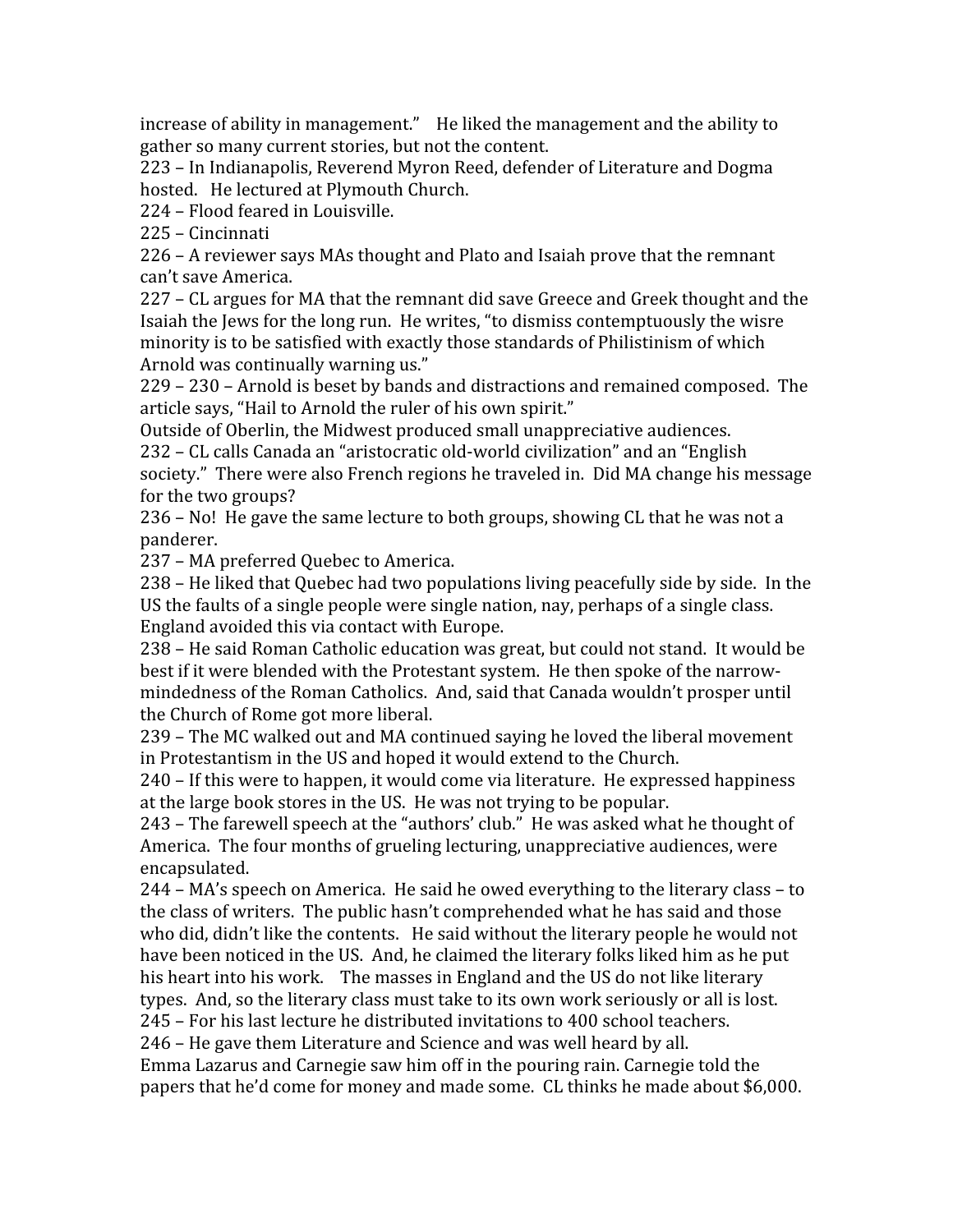247
–
MA
wrote
that
he
toured
without
pandering,
which
is
hard
in
that
appetite
for public
sensation
high
in
America.

248
–
CL
concludes
that
MA's
"austere
and
uncompromising
doctrines
had
certainly hit the mark." He was the philosopher with his eves on eternal human history talking to the enterprising men of business who didn't think beyond the commerce of
their
own
times.

He
went
against
all
America
stood
for.

249
–
Americans
may
have
said
that
they
were
too
powerful
to
listen
to
this picayune
critic.

Or
if
his
darts
struck
home,
they
attacked
his
manners
and personality.

They
did
this
with
a
vengeance.

In
the
months
after
his
visit, apocryphal
stories
multiplied.

The
honorarium
story,

The pancake story, "Try one they are not nearly so revolting as they look."

252
–
The
Chicago
incident.

252
–
MA
won't
like
God.

253
–
This
popular
dislike
says
something
about
America.

254
–
MA
had
taken
himself
very
seriously.
But,
he
didn't
flatter
England
either
and they
gave
him
no
such
slander.

255 – The American attacks showed some need to attack. He had reached them and hit
the
mark.

256
–
Few
people
would
now
disagree
with
MA's
essay
on
Emerson.

In
is
worth noting that he came to this conclusion while harried and in the presence of many Emerson
admirers.

257
–
MA
had
changed
some
of
his
ideas.

In
"A
word
more
about
America"
(Feb 1885),
he
praised
our
political
and
social
institutions
generously.

And
he
admitted that the Philistine was better able to "Think straight and see clear" than the British one.

The
NY
Times
liked
this.

258
–
MA
gave
Literature
and
Science
30
times
and
Numbers
and
Emerson
about
20 each.

Over
40,000
came
to
these
70
lectures.

And
all
without
flattery.

259 – Unlike Spencer and Dickens, MA came as a "humanist, interested in the highest culture of the man himself, not in the multiplication of the things around man."

# **CHAPTER
SEVEN
–
ARNOLD
AND
AMERICA:
1884
–
1888

PAGE
260**

260
–
Lucy
Charlotte
Arnold
married
Frederick
Whitridge
in
December
of
1884. 260
–
As
a
gift
to
take
back
to
NYC,
MA
said,
"I
have
given
her
Bishop
Wilson's Maxims to take with her, a lovely book; how he would have condemned New York!" 261
–
MA
came
to
NY
to
visit
his
daughter
in
the
Summer
of
1886.

In the Fall of 1885 he went to the continent to investigate schools. He returned in January
of
1886.

262
–
MA
wrote,
"I
have
had
five
and
thirty
years
of
inspecting,
and
I
should
like
to retire from it before I drop." And, "I think the American press, the great danger of the
nation,
grows
worse
and
worse,
from
all
I
can
see
.
.
.
"

Mrs.
Arnold
went
to
America
in
1886
without
MA.

He
had
a
report
to
finish.

He sailed on May  $22<sup>nd</sup>$  arrived on May  $30<sup>th</sup>$  and went to Philadelphia on June 7<sup>th</sup>. 264 – He only lectured twice on this trip. It was on his foreign school report.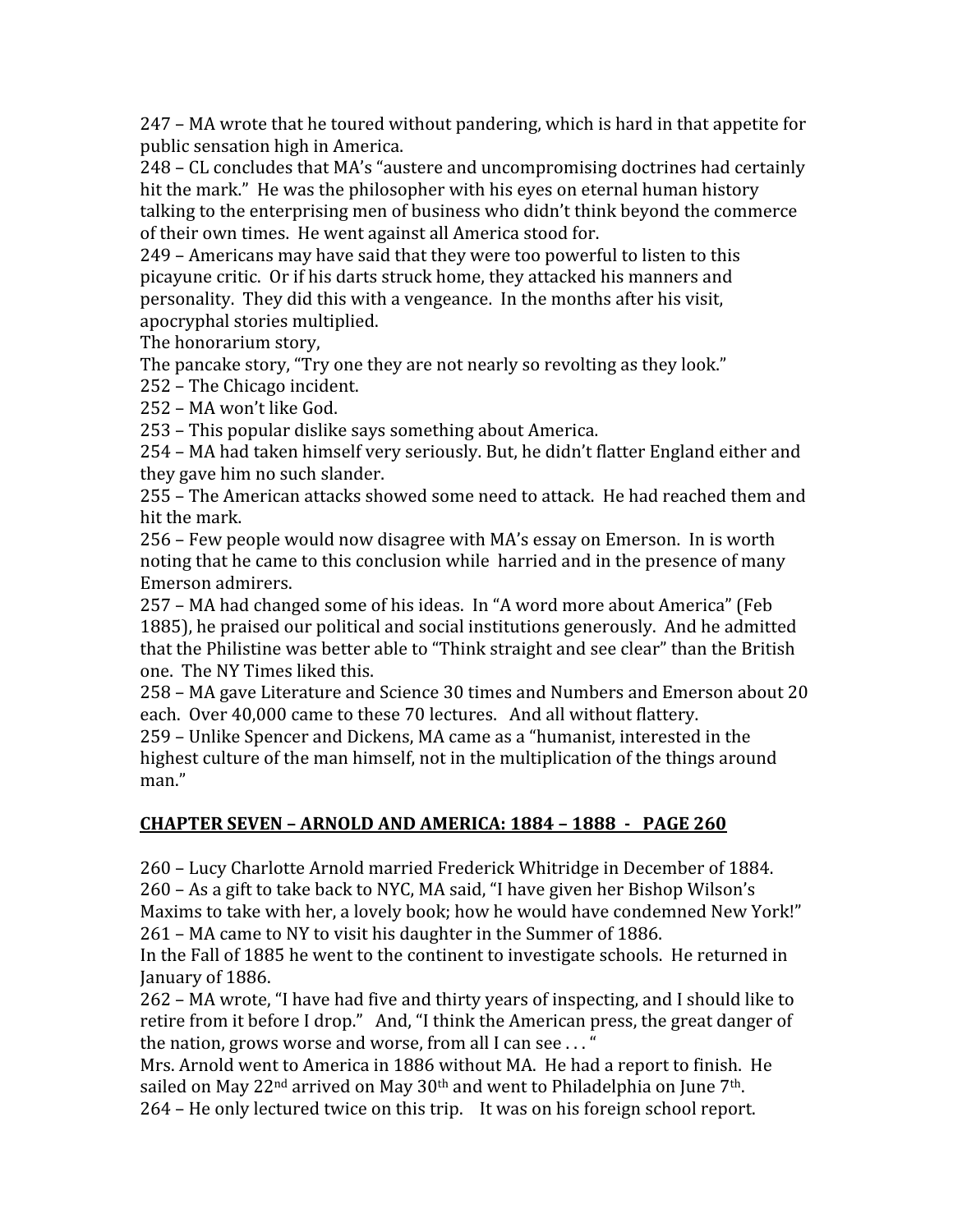266
–
He
held
his
lecture
notes
in
his
left
hand
and
often
close
to
his
face
as
he
read.

267
–
A
paper
said
that
Americans
had
a
"Passion
for
self‐improvement."

270
–
Whitman
wasn't
into
MA,
but
heard
good
things
about
him
as
a
person

272
–
MA
called
Arlington
cemetery
the
only
well‐kept
public
thing
I
have
seen
in America."

These
lectures
were
largely
unreported
and
must
have
been
more
pleasant.

273
–
In
both
stops
(Philly
and
Buffalo)
they
compared
MA
to
Thomas
Arnold.

274
–
He
spent
most
of
this
visit
in
Stockbridge,
Massachusetts,
where
he
botanized fished,
swam,
and
played
with
his
infant
granddaughter.

He
most
kept
his
eye
on
the
Irish
question.

276
–
To
fish
he
wore,
"leather
pumps,
old‐gold
hose
clocked
with
vermilion, trousers of a tawny and seal-brown check; a waist coat of bewildering beauty. woven in many colors; a velvet coat, a scarf of cerulean flecked with cherry; a monocle
of
great
brilliancy,
and
a
Scotch
cap."

277
–
He
had
heart
pains
several
times
and
left
because
"this
climate
makes
me
feel to
sensibly
my
mortality."

278
–
He
still
called
America
"uninteresting,
so
without
savour
and
without
depth." 279
–
The
Arnolds
returned
to
England
in
early
Sept
1886.

281
–
In
Early
1887
he
published
General
Grant.

He
wrote
of
America
in
his
"Milton" essay
and
then
again
in
Civilization
and
the
United
States.

Americans
were
up
in arms
about
this
when
MA
died.

282
–
The
Grant
review
appeared
in
Jan
and
Feb
of
1887.

283
–
The
American
press
took
great
offense
at
the
Grant
articles.

284 – Mark Twain also attacked MA's treatment of Grant.

286
–
MA
wrote
articles
questioning
America's
copyright
laws.

288
–
His
relations
and
speech
concerning
the
widespread
nature
of
excellence
did not
win
him
favors
with
America.

289
–
The
Milton
address
and
Civilization
in
the
US
weren't
much
known
until
after MAs
death.

290 – Civilization in the US takes up the "human problem" in the US, which MA had avoided
in
"A
word
more
about
America"
in
1885.

In
CITUS
he
says
the
US
is
not interesting
as
it
lacks
civilization.

The
great
sources
of
interest
were
distinction
and beauty.

The
US
likes
the
average,
whose
defects
it
covered
by
boasting
and
lacked beauty
altogether.

He
also
takes
shots
at
the
names
of
our
towns.

291
–
It
was
lambasted
hard.

292
–
One
mock
interview
has
him
disliking
the
sun,
the
moon
and
the
poles.

294
–
Some
liked
it

295 – MA replied to criticism of CITUS in his last letter ever. He died on April 15<sup>th</sup> 1888.

Henry
James
was
at
the
funeral.

299
–
Though
newspapers
attacked
him
in
death,
literary
journals
were
kinder. Americans took interest in his will and finances! Upon finding out how poor he was Carnegie
and
others
gave
money
for
his
widow.

301
–
He
thought
we
needed
fewer
serious
universities
rather
than
the
wide proliferation
of
mediocre
ones.

302
–
The
next
chapter
will
look
at
Arnold's
influence
in
the
generation
after
his death.